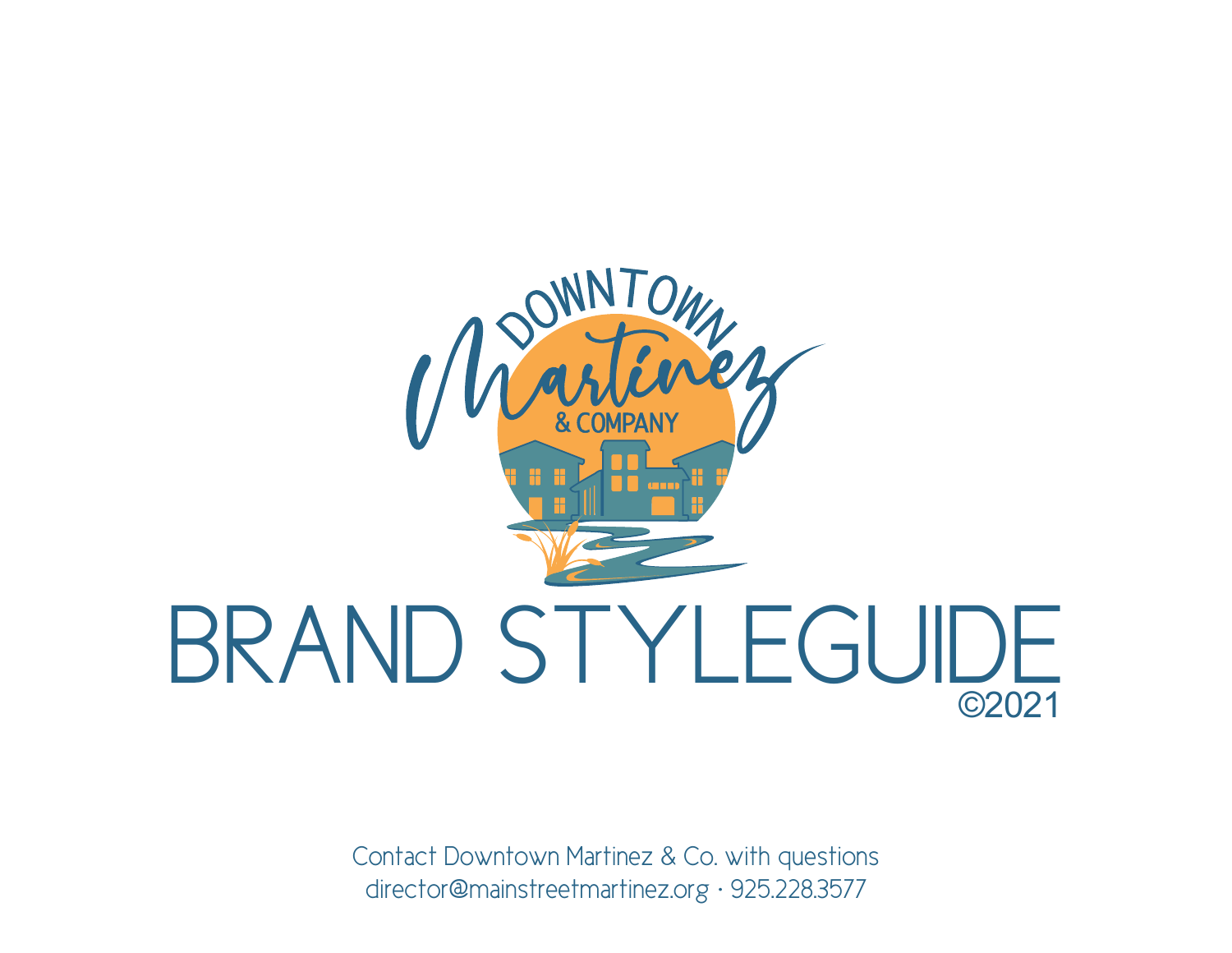### BRAND GUIDELINES TYPOGRAPHY



### PRIMARY

**Circle** abcdefghijklmn opqrstuvwxyz

ABCDEFGHIJKLMN OPQRSTUVWXYZ

SECONDARY | SCRIPT *Defult if Circle not available*

Arial abcdefghijklmn opqrstuvwxyz

ABCDEFGHIJKLMN OPQRSTUVWXYZ

About Love abcdefghijklmn opqrstuvwxyz ABCDEFGHIJKLMN OPQRSTUVWXYZ

Martinez | Martinez | Wortinez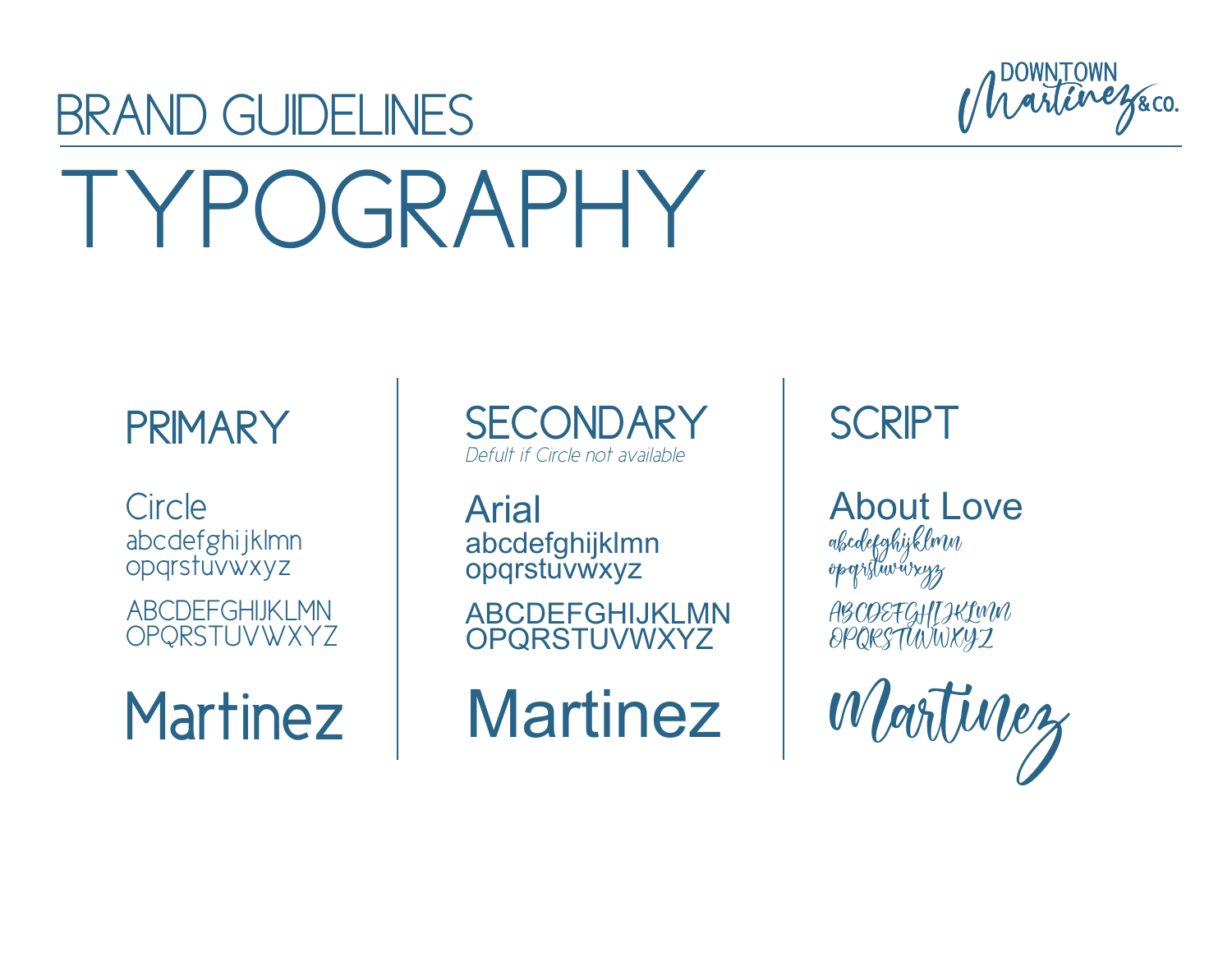## BRAND GUIDELINES COLOR



Martinezaco.

 $C= 9$  M= 4 Y= 21 K= 0 R= 232 G= 232 B= 206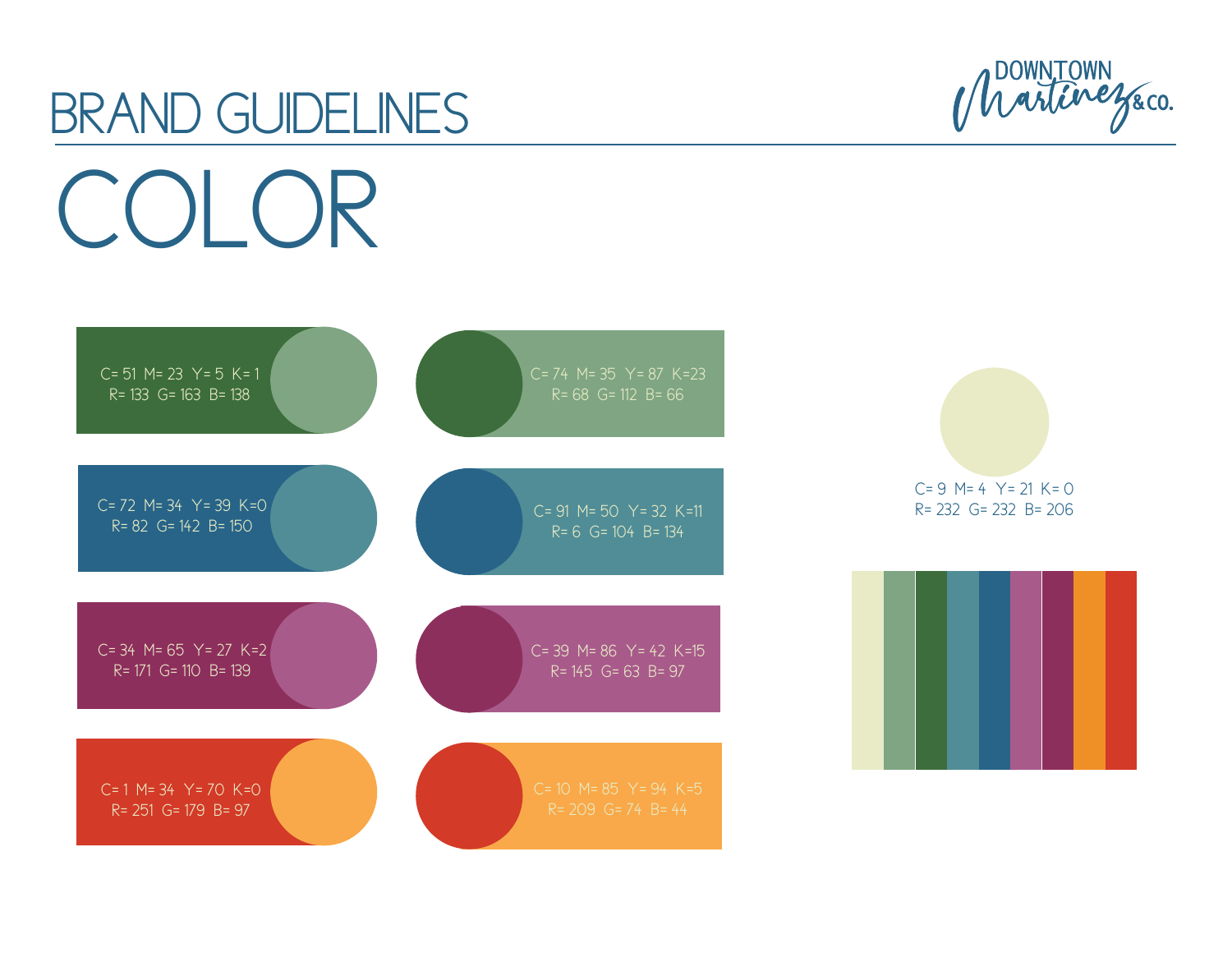

# MASTER LOGO

BRAND GUIDELINES



Master logo to be used primarily on all materials. May be used for vertical and horizontal layout. If smaller logo is needed that compromises the detail, secondary logo to be used.

#### LOGO VARIATIONS



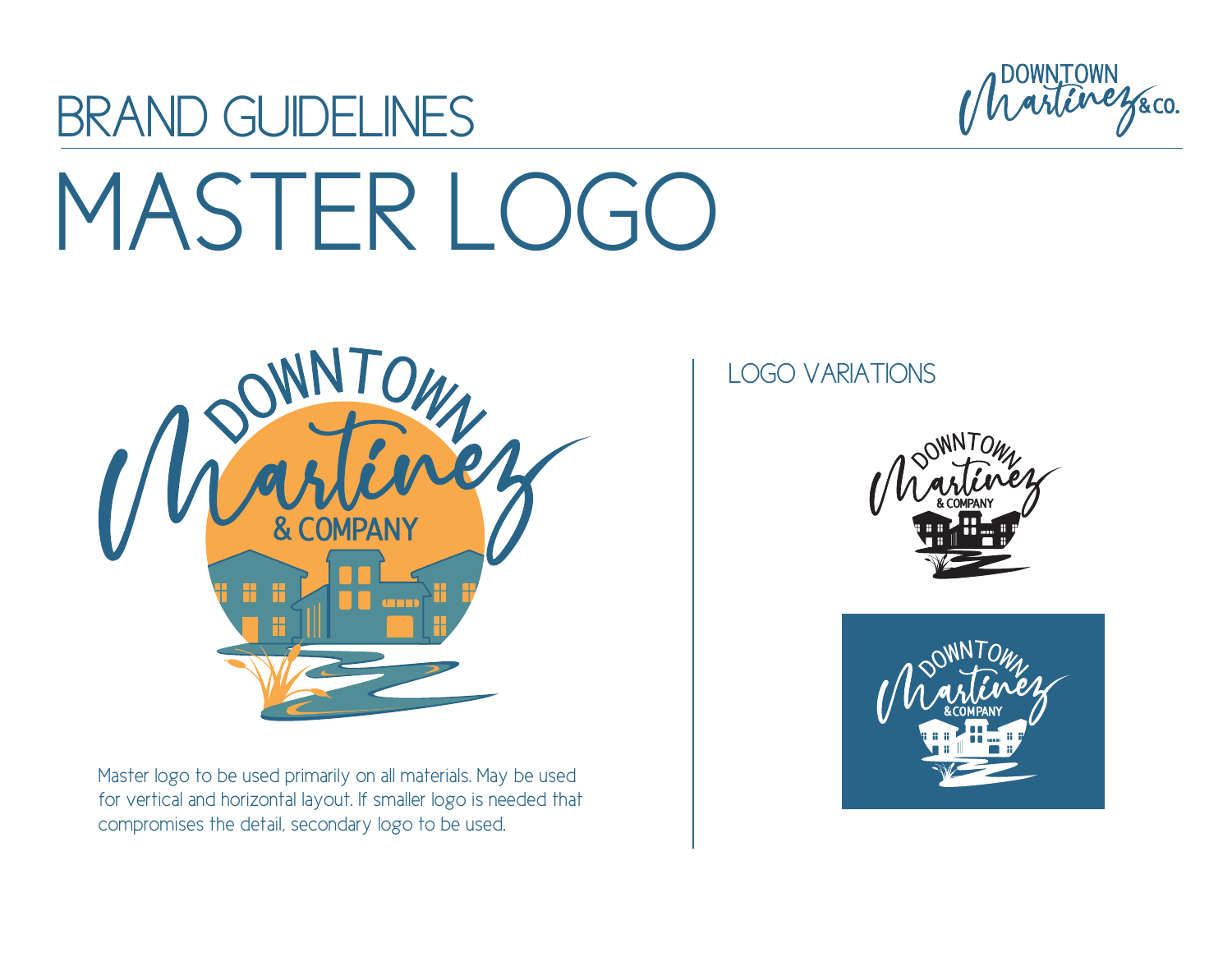

## SECONDARY I OGO



BRAND GUIDELINES

Secondary logo to be used as secondary option if small logo is needed with less details, in vertical layout or on formal documents for simplicity and clean appearance.

#### LOGO VARIATIONS





Martinezaco.



Martinezaco.